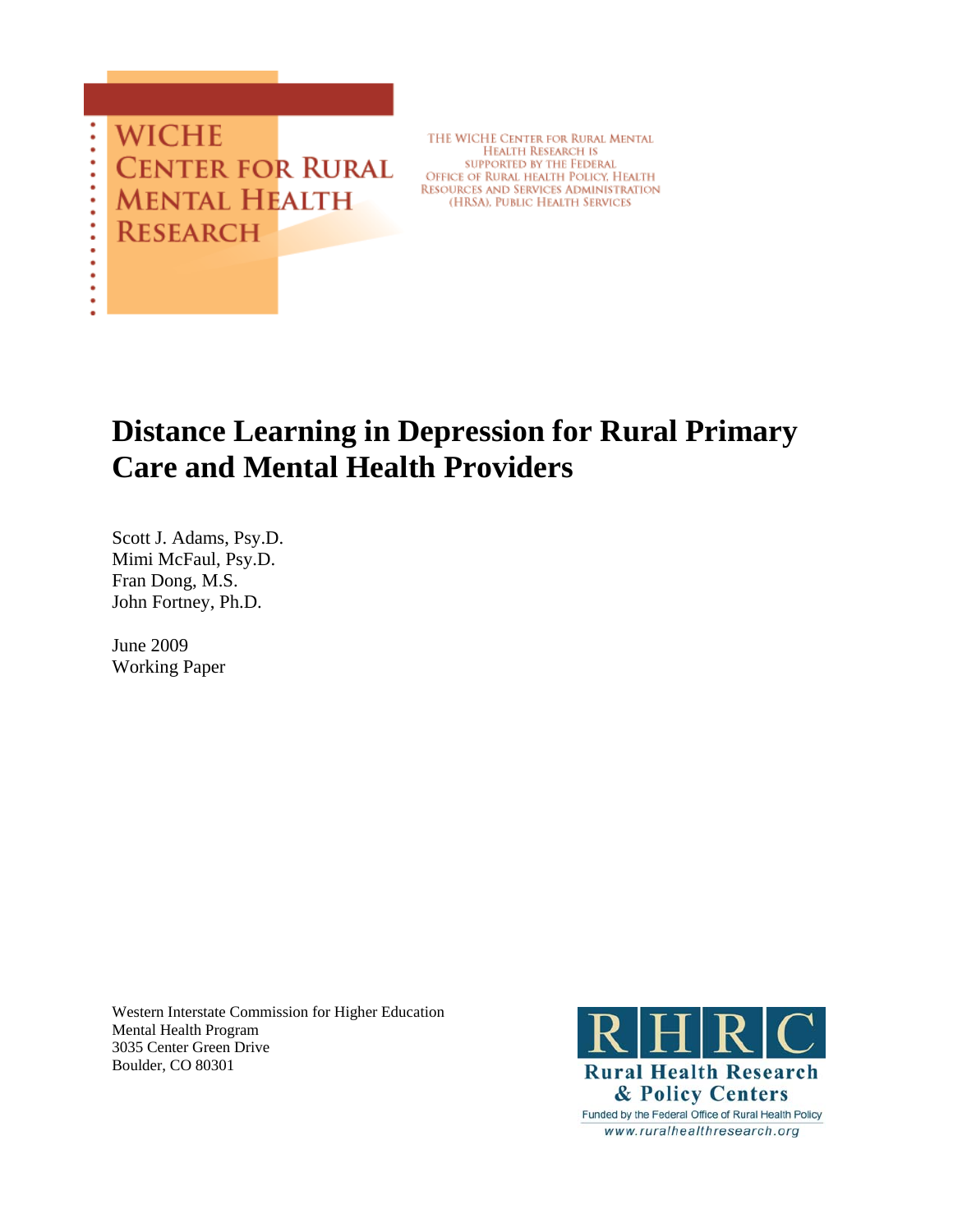Acknowledgements: The WICHE Center for Rural Mental Health Research is one of seven Rural Health Research Centers supported by the Federal Office of Rural Health Policy (ORHP), Grant No.1 U1CRH03713-01. This project is funded by ORHP, Health Resources and Services Administration, U.S. Department of Health and Human Services. The specific content of this article is the sole responsibility of the authors.

Dr. Adams was the Senior Research Associate for the WICHE Mental Health Program. Dr. McFaul is the Associate Director of the WICHE Mental Health Program and WICHE Center for Rural Mental Health Research. Fran Dong, M.S., was the Statistical Analyst for the WICHE Mental Health Program. Dr. Fortney is a Research Health Scientist at the VA HSR&D, Center for Mental Health and Outcomes Research, Central Arkansas Veterans Healthcare System, North Little Rock, AR and an Associate Professor at the Division of Health Services Research, Department of Psychiatry, University of Arkansas for Medical Sciences, Little Rock, AR.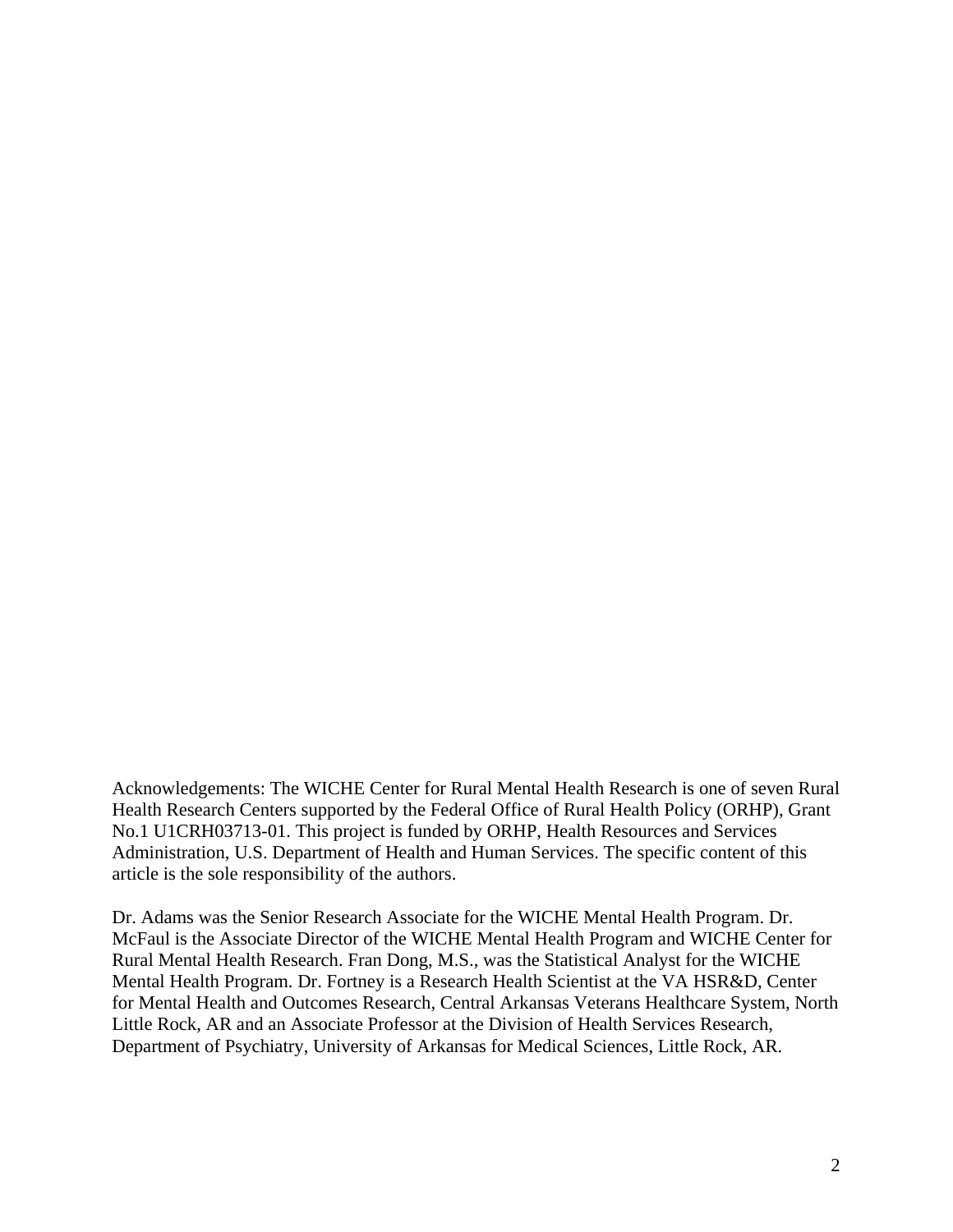# **EXECUTIVE SUMMARY**

The purpose of this project was to develop effective distance learning methods to train rural primary care providers (PCPs) in integrated care models for depression using computer based training ("E-Learning") and materials adapted from the MacArthur Initiative on Depression & Primary Care. Rural was generally defined as a county with a population less than 50,000 people. There were 41 participants in the webcast presentation, six (14.6%) were physicians, 13 (31.8%) were a different type of primary care provider (e.g., nurse, physician's assistant). Both pre- and post-surveys were completed by 17 (41.5%) participants. The findings related to the hypotheses were that there was 1) no significant increase in knowledge of or positive attitudes toward treating depression as a result of the training (likely because respondents already had high levels of each prior to the training), but there was a significant increased behavioral intent to participate in integrated care models (e.g., referral of patients to self-help programs and discussing different aspects of depression with patients) and ability to treat patients with depression (e.g., distinguishing between minor "reactive" and major depression, educating patients on depression); 2) no significant increase in readiness to adopt integrated care models of depression treatment; and 3) the majority (82.4%) of respondents indicated being "satisfied" or "very satisfied" with the overall webcast (with similar percentages of satisfaction related to particular aspects of the training content and technology). However, due to the small number of participants and respondents, findings should not be generalized to PCP populations.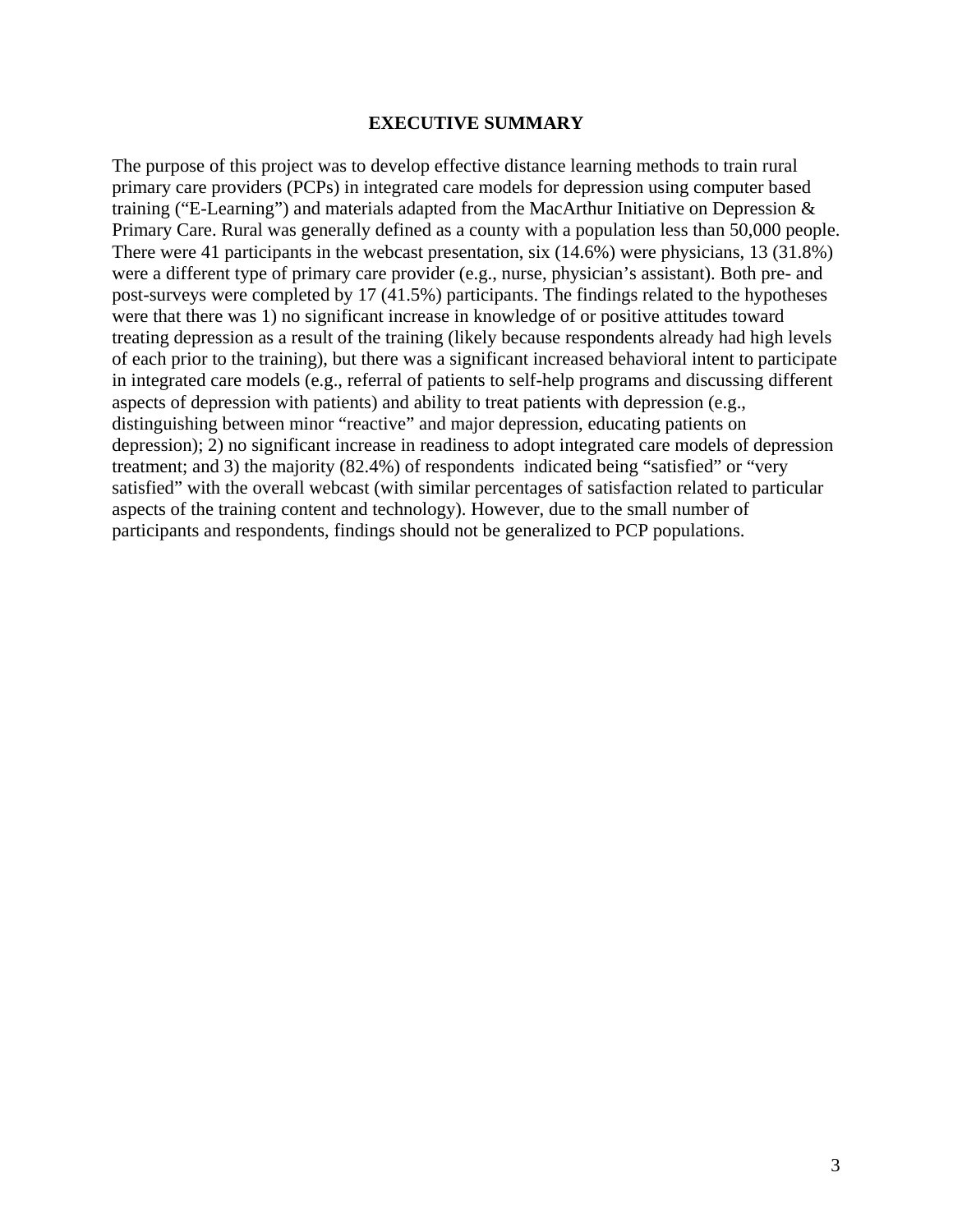# **TABLE OF CONTENTS**

# **LIST OF TABLES**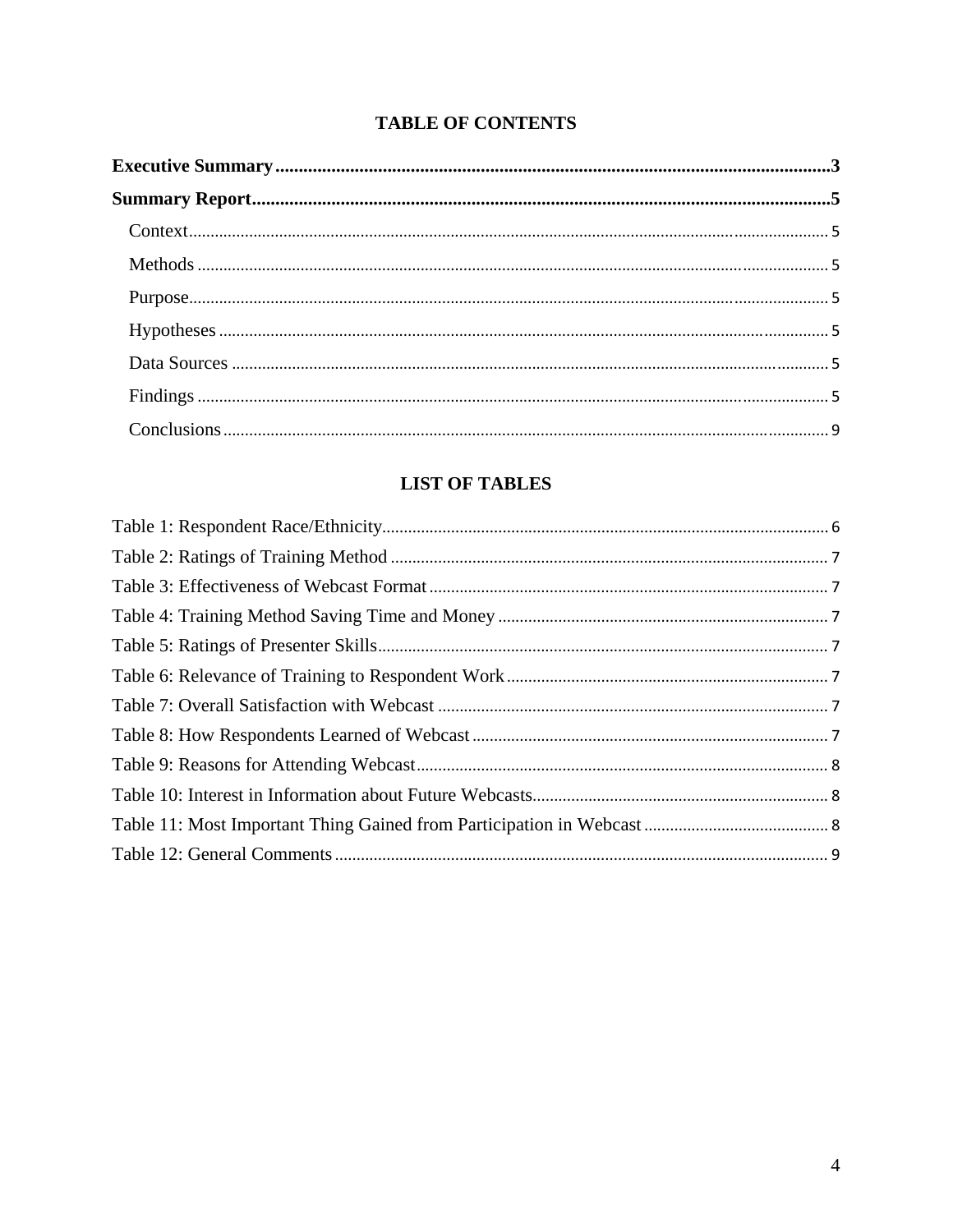# **SUMMARY REPORT**

**Context:** Although primary care providers (PCPs) provide most mental health treatment in rural areas, they typically have limited training in mental health diagnosis and treatment, as well as restricted time and resources to provide a high level of care.

**Purpose:** The purpose of this project was to develop effective distance learning methods to train rural PCPs in integrated care models for depression using computer based training ("E-Learning") and materials adapted from the MacArthur Initiative on Depression & Primary Care. Rural was generally defined as a county with a population less than 50,000 people.

**Methods:** We attempted to recruit PCPs in all 50 states to participate in the online training and then used a pre-test/post-test, within subjects design to evaluate how distance learning impacts PCP knowledge (K), attitudes (A), and behavioral intent (B) regarding integrated care for depression. Two recruiting efforts were undertaken. First, we mailed brochures to about 1,000 primary care physicians whose addresses we purchased from a service that provides this kind of data. This yielded a very low response. We then used a combination of brochures and e-mails (using the same service), which yielded a better response. While the training was primarily focused on PCPs, we also allowed mental health providers to participate.

# **Hypotheses:**

1

- 1. After completing the Distance Learning in Depression training, rural PCPs will demonstrate greater knowledge, more positive attitudes, and increased behavioral intent to participate in integrated care models.
- 2. After completing the training, PCPs will have higher levels of readiness to adopt integrated practices for depression.
- 3. After completing the training, PCPs will report high levels of satisfaction with training content and with distance learning technology.

**Data Sources:** Sources of data were self-report, including the Clinician Background Questionnaire (CBQ), which was used by the Quality Improvement for Depression study<sup>[1](#page-4-0)</sup> to measure PCP characteristics, Evidence-Based Practice Attitude Scale (EBPAS), as well as items related to knowledge, attitudes, behavioral intent, and satisfaction measures created for the study.

**Findings:** Recruitment of PCPs proved difficult and required two attempts. The second attempt was more successful than the first, but numbers of participants fell short of our goal. Furthermore, although all participants filled out a pre-test, less than half completed the post-test. The vast majority of those completing both pre- and post-tests were not primary care providers.

There were 41 participants in the webcast presentation, all of whom completed a pretest. Of those, six (14.6%) were physicians, 13 (31.8%) were a different type of primary care provider (e.g., nurse, physician's assistant), 17 (41.5%) were a mental health provider (e.g., psychologist, social worker, marriage and family therapist, and counselors), two (4.9%) were administrators,

<span id="page-4-0"></span><sup>&</sup>lt;sup>1</sup> Meredith L.S., Jackson-Triche M., Duan N., et al. (2000). Quality improvement for depression enhances long-term treatment knowledge for primary care clinicians. Journal of General Internal Medicine, 15, 894-895.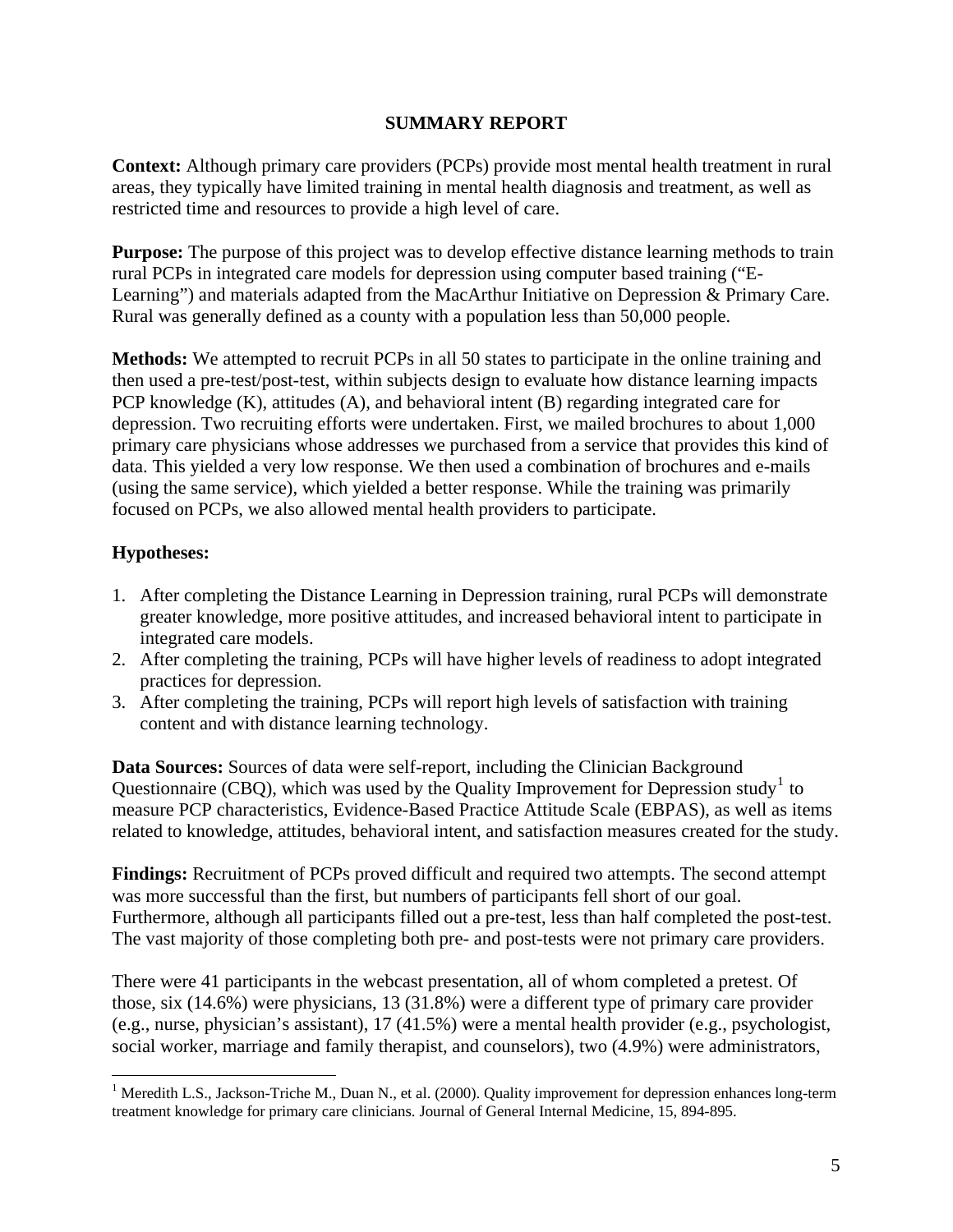and three (7.3%) were undefined students or educators. Of the primary care providers, nine (22.0%) indicated being in family practice, one (2.4%) was internal medicine, and the remaining 11 (26.8%) indicated "primary care." Thirteen (31.7%) reported being board certified in a specialty. The racial/ethnic breakdown is as follows:

| Table 1. Respondent Race/Ethnicity |         |  |  |
|------------------------------------|---------|--|--|
| 23                                 | 76.7%   |  |  |
| 3                                  | 10.0%   |  |  |
|                                    | 3.3%    |  |  |
| ∍                                  | 6.7%    |  |  |
|                                    | $0.0\%$ |  |  |
|                                    | 3.3%    |  |  |
|                                    |         |  |  |

# **Table 1: Respondent Race/Ethnicity**

In terms of other relevant data, 51.3% of respondents indicated that they "probably" or "definitely" need to change or improve management of patients with depression. One-third of respondents indicated having either read or referred to treatment recommendations for depression when treating depressed patients. However, 30% of respondents indicated never having heard of them. A vast majority (83.4%) of respondents indicated that it is either somewhat or very important for primary care clinicians to develop expertise in major depressive disorder. Factors identified as most limiting on respondents ability to recognize or provide optimal treatment for depression were "patient or family reluctance to accept diagnosis or treatment," "poor reimbursement or limited benefits," and "limited visit time for counseling/education."

For those who completed both pre- and post-tests, signed rank tests (which is used for paired ordinal response variables) indicated that there was no significant increase in knowledge of or positive attitudes toward treating depression as a result of the training (likely because respondents already had high levels of each prior to the training). However, there was a significantly increased behavioral intent ( $p < .03$ ) to participate in integrated care models (e.g., referral of patients to self-help programs and discussing different aspects of depression with patients). There was also a significant increase in providers' self-evaluation in overall ability to treat and work with patients who are depressed ( $p = .008$ ), particularly in terms of detection of and education about depression. There was no significant increase in readiness to adopt integrated care models of depression treatment

Tables 2 through 10 below present data regarding the quality of and satisfaction with the webcast format for training, as well as relevance to participants' work (it is noted that these items were asked on the post-test, which was completed by far fewer respondents than actually participated in the webcast). Regarding the training method (i.e., webcast), 88.3% of respondents reported that it was either "somewhat good" or "very good" (41.2%), while 58.8% said it was equally as effective as other trainings. Over 70% indicated that the method saved them time and money. The presenter was rated, on average, as somewhat to very effective in several areas. Over 35% indicated that they "very much" gained new information or insight into their work and 52.9% said they would "very much" use the information in their work. The majority (82.4%) of respondents indicated being "satisfied" or "very satisfied" with the overall webcast. A majority (52.9%) of respondents learned of the webcast via e-mail. The top three reasons for attending the webcast were for the topic, flexibility of the webcast format, and continuing education units (CEUs). All but one respondent indicated interest in information about future webcasts.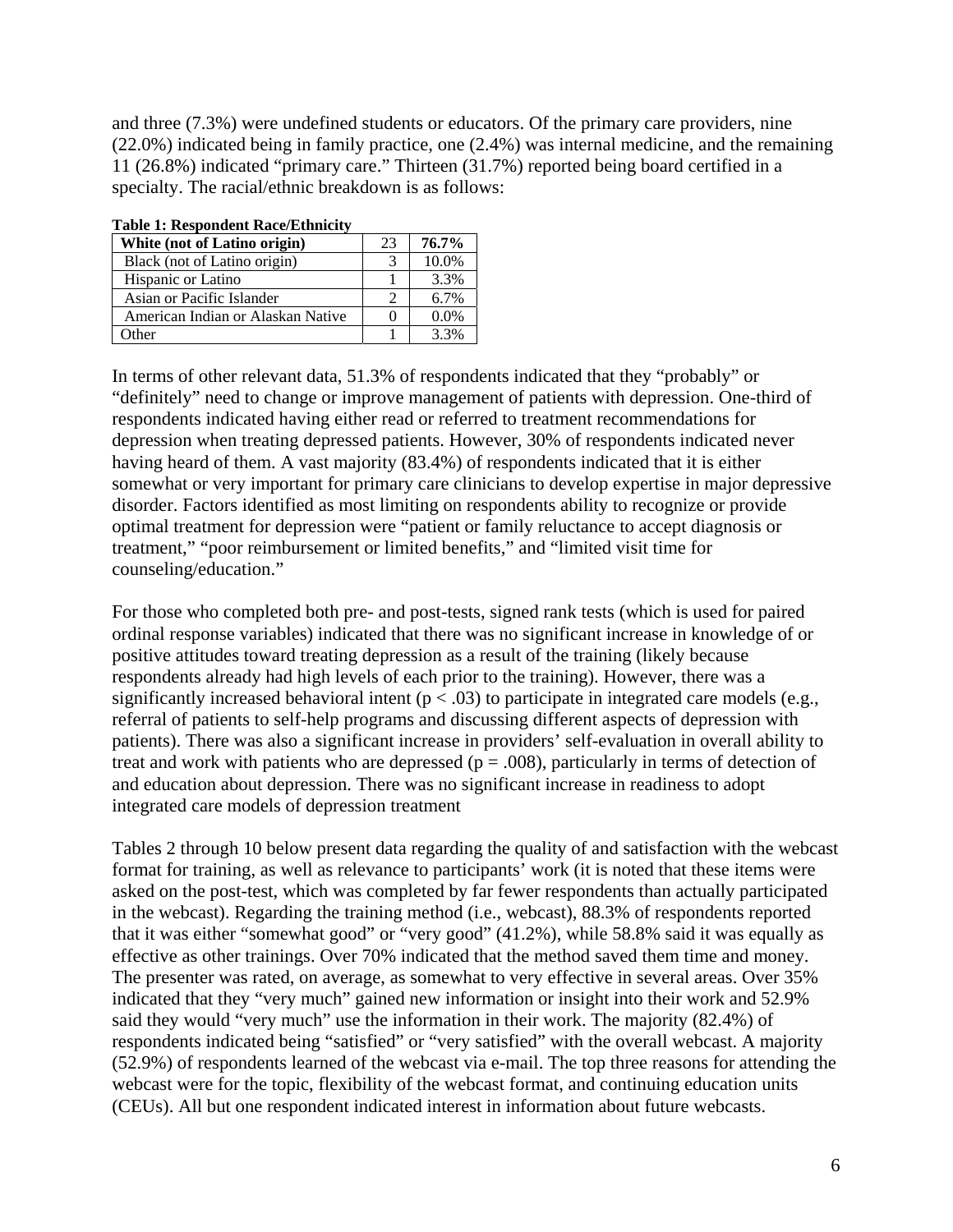#### **Table 2: Ratings of Training Method**

| Very poor     | $0.0\%$ |
|---------------|---------|
| Somewhat poor | 5.9%    |
| Neutral       | 5.9%    |
| Somewhat good | 47.1%   |
| Very good     | 41.2%   |

# **Table 3: Effectiveness of Webcast Format**

|                                            | n  | %    |
|--------------------------------------------|----|------|
| Not at all as effective as other trainings |    | 0.0  |
| Somewhat as effective as other trainings   |    | 41.2 |
| Equally as effective as other trainings    | 10 | 58.8 |
| More effective than other trainings        |    |      |

# **Table 4: Training Method Saving Time and Money**

| Yes          | 70.6 |
|--------------|------|
| No           | 11.8 |
| I don't Know |      |

#### **Table 5: Ratings of Presenter Skills**

|                                                                | Very<br>Ineffective | Somewhat<br>Ineffective | Neutral    | Somewhat<br>Effect | Very<br>Effective | Average<br>Rating |
|----------------------------------------------------------------|---------------------|-------------------------|------------|--------------------|-------------------|-------------------|
| Was the presenter knowledgeable,<br>organized and effective?   | $0(0.0\%)$          | $1(5.9\%)$              | $0(0.0\%)$ | 4(23.5%)           | $12(70.6\%)$      | 4.59              |
| Was the information presented in a<br>clear an orderly manner? | $0(0.0\%)$          | $1(5.9\%)$              | $0(0.0\%)$ | 3(17.6%)           | 13 (76.5%)        | 4.65              |
| Were audio-visual aides used<br>effectively?                   | $0(0.0\%)$          | 3(17.6%)                | $1(5.9\%)$ | 2(11.8%)           | 11(64.7%)         | 4.24              |

# **Table 6: Relevance of Training to Respondent Work**

|                                                                | Very little Somewhat Very much           |  |
|----------------------------------------------------------------|------------------------------------------|--|
| Did you gain new information or insights to your work?         | $\mid$ 17.6% (3)   47.1% (8)   35.3% (6) |  |
| Will you incorporate this information into your practice/work? | 11.8% (2)   35.3% (6)   <b>52.9% (9)</b> |  |

# **Table 7: Overall Satisfaction with Webcast**

|                   | n | ℅       |
|-------------------|---|---------|
| Very dissatisfied |   | $0.0\%$ |
| Dissatisfied      |   | 5.9%    |
| Neutral           |   | 11.8%   |
| Satisfied         |   | 47.1%   |
| Very satisfied    |   | 35.3%   |

#### **Table 8: How Respondents Learned of Webcast**

|                                                   | n        | %       |
|---------------------------------------------------|----------|---------|
| Website                                           | $\theta$ | $0.0\%$ |
| <b>Personal Contact</b>                           |          | 5.9%    |
| <b>Brochure</b>                                   | $\theta$ | 0.0%    |
| Email                                             | 9        | 52.9%   |
| <b>NRHA</b> Announcement                          | 6        | 35.3%   |
| Other                                             | 3        | 17.7%   |
| Co-worker                                         | (1)      |         |
| UNMC Instructor e-mail                            | T        |         |
| Information about WICHE which listed this webcast | 1        |         |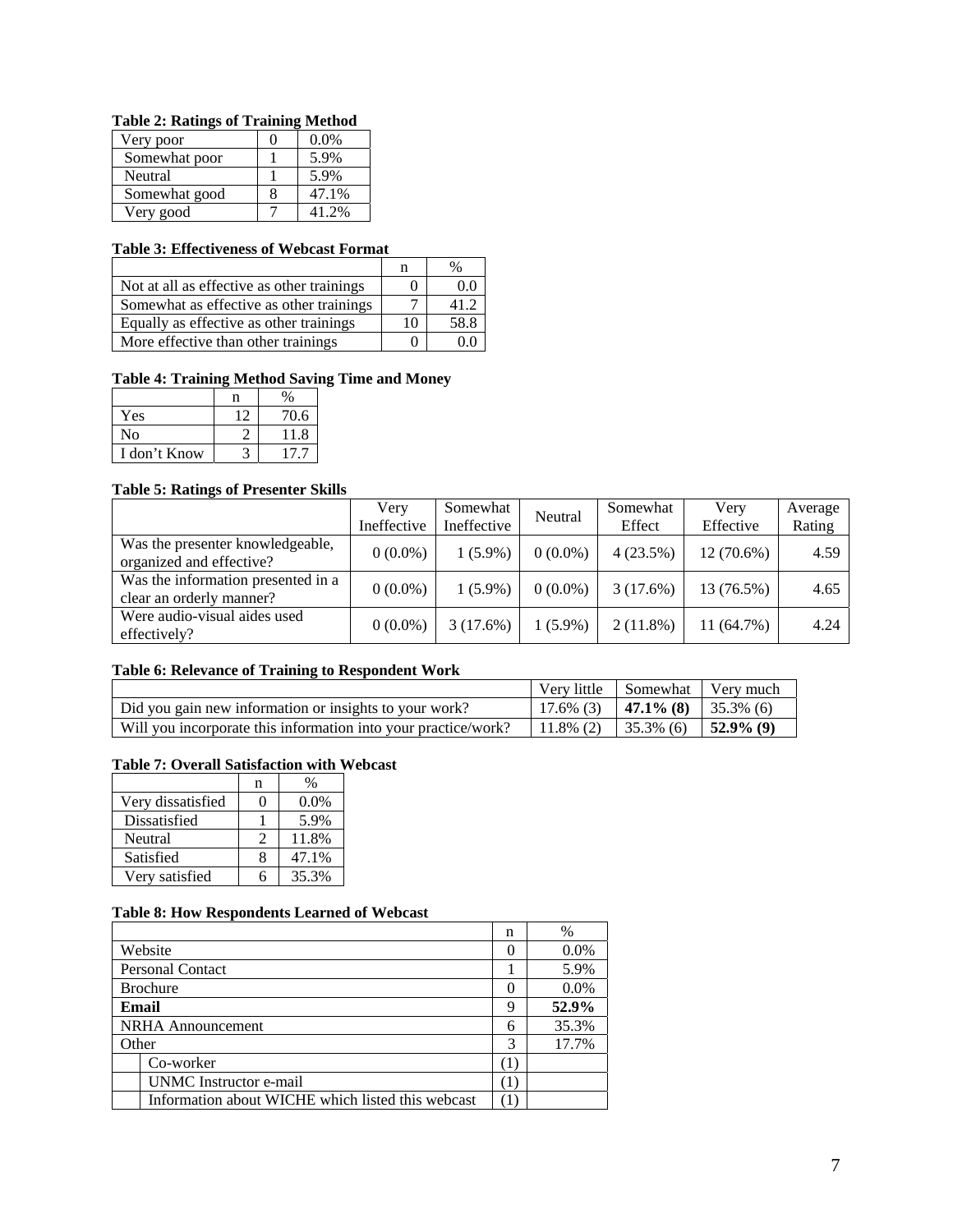#### **Table 9: Reasons for Attending Webcast**

|                               | n  | $\%$   |
|-------------------------------|----|--------|
| <b>Agenda/Topics</b>          | 17 | 100.0% |
| Presenter                     |    | 0.0%   |
| <b>CEUs</b>                   | h  | 35.3%  |
| Flexibility of web cast forum | 10 | 58.8%  |
| Other                         |    | 5.9%   |
| Technology used for delivery  |    |        |

#### **Table 10: Interest in Information about Future Webcasts**

| Yes | 16 | QΔ |
|-----|----|----|
| N٥  |    | 9  |

Respondents were asked to identify the most important thing gained from participation in the webcast. Of the 16 written responses, 11 (68.8%) focused on the use of collaborative care models and how they are relevant to rural areas. Other comments focused primarily on depressionspecific issues and experience with training in this format.

# **Table 11: Most Important Thing Gained from Participation in Webcast**

#### **Category 1: Collaborative Care Model and Rural**  1. The discrepancy between urban and rural treatment successes in treating depression.

- 2. Insight with working with patients who have depression and that live in rural communities. This will help
- with research I am doing with migrant workers who also have depression.
- 3. I like the linkages with other providers. I would not hesitate to contact Scott and pick his brain about what we are doing in Montana. Probably more than anything else, I came away with a sense of validation and reinforcement that we are doing good and significant work here at our Center.
- 4. The use of collaborative care model in delivering mental health care in primary settings.
- 5. Ideas about communicating clearly to primary care provides about coordinating care for depression.
- 6. The evidence to use the collaborative team approach that we were already working to implement in our rural health clinic.
- 7. Knowing that there is a possibility of depression mental health being provided in primary care appropriately.
- 8. Validation that a great deal of my work has been appropriate to the treatment of the depressed clients with whom I work.
- 9. Reinforced currently used evidence based treatment strategies. The Cage Questionnaire.
- 10. Information on the McArthur Initiative.
- 11. To add more PHQ 9s to intake forms for more patients.

# **Category 2: Depression-Specific Issues**

- 1. Depressive-like symptoms can be an idiosyncratic side-effect of some medications: antihypertensives and cardiovascular.
- 2. Evaluating suicide risk, Quest data presented to take back to my workplace.

#### **Category 3: Experience with Training Method**

- 1. Experience in this form of training.
- 2. I was personally more interested in the delivery method. However, my father has chronic depression, lives in a rural area, and it has been impossible to get appropriate care for him--in my opinion. Even when he and my mother try to discuss his problems, it is either ignored or treated as if he is wrong. No one offers options other than taking a pill--which my father refuses.

# **Category 4: Miscellaneous**

1. Nothing, really. I had heard all that info.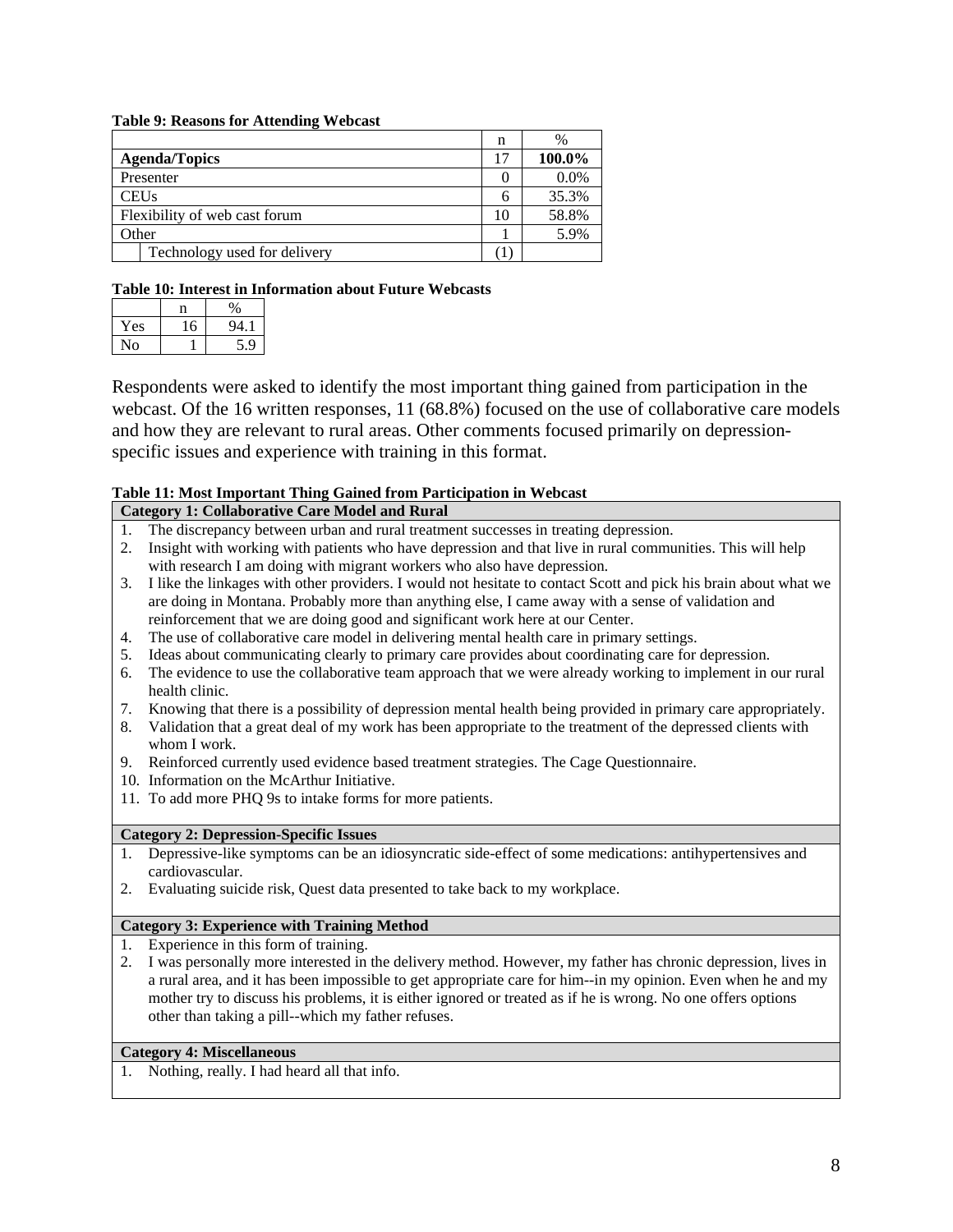Respondents were also asked to offer general comments not addressed by survey questions. The two primary comment categories were reports of audio/visual difficulty or problems staying connected to the presentation and thanks for the presentation. The audio/visual problems may have depended on the type of internet connection (e.g., dial-up vs. cable and high speed) a given participant had. The technology used to offer the training is supposed to account for that, but it appears it does not always do so (or did not at the time). A suggestion for the future would be to give participants advanced notice that slower connections might lead to problems in seeing, hearing, or staying connected to the presentation. Another comment regarded the marketing of the presentation as "evidence-based practice." This respondent did not think this was an evidence-based practice, or that there should have been more focus on research and methodological issues that support the contention that this is an evidence-based practice.

# **Table 12: General Comments**

# **Category 1: Audio-Visual and Connection Problems**

- 1. I had difficulty hearing and then I was kick out of the session a number of times. That part was frustrating. However, overall it was worth while and reinforced some of my previous knowledge and increased medication info.
- 2. Toward end of session, I was receiving dual audio which made it somewhat difficult to track presenting information; I did not know how to correct this issue. How will I be able to access archival materials next week?
- 3. Difficulty with sound and video at 4 or 5 different points.

#### **Category 2: Thanks**

- 1. I really liked the webcast format and learned a lot. Thanks.
- 2. Nicely done personable and informative presentation.
- 3. Thanks!
- 4. Thanks for your help!!!
- 5. As a dietitian with 20+ years in clinical practice, I was able to relate to this more than you would have anticipated. Thank you for allowing me to participate.

#### **Category 3: Criticism**

1. Don't use the term "evidence-based" as a marketing term, then back it up with repeatedly saying you've looked at some literature. What you gave was NOT an evidence-based talk - it was a regular old CME lecture. To be evidence-based you should discuss the methodological limitations of the literature, or at least discuss the strength of the methods, acknowledge controversy and back up EACH recommendation with a level of evidence.

#### **Category 4: Miscellaneous**

1. I was already knowledgeable in this training. I am not a physician so most of the questions pre and post training did not apply to me.

**Conclusions:** Due to the small sample size of participants who completed both the pre- and postsurveys, as well as well as the fact that they were mostly non-primary care providers, results should be interpreted with great caution. Specifically, results should not be generalized to primary care provider populations. It appears that some value was taken from the training in terms of detecting/diagnosing depression, providing education to patients or referring them, and discussing various treatment options. However, it is not clear that participants were more likely to implement collaborative care models in their primary care practices, at least not fully. Additionally, the difficulty in recruiting participants and completing surveys likely reflects the ongoing difficulties integrating primary care and mental health more generally.